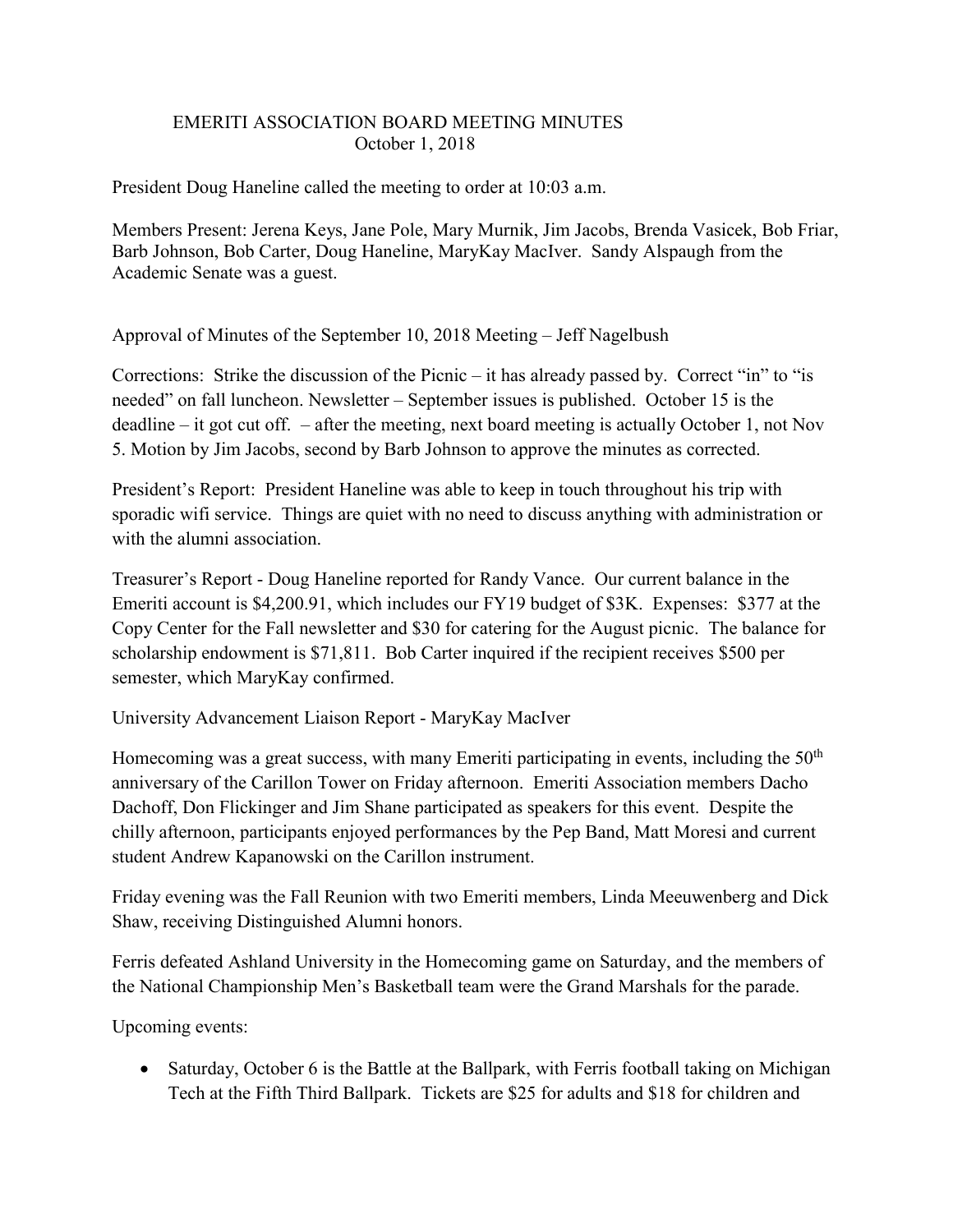include lunch and a game ticket. The lunch begins at 12:45 and the game kicks off at 2 pm.

- The Mackinaw Island Getaway is sold out.
- There are still limited tickets available to the Duke/Ferris game. Call Linda Bomar at the ticket office at 591-2888 to register.
- The Alumni Association is hosting a Ferris State night at the Detroit Red Wings on November 9. Tickets include a special Ferris State/Red Wings baseball cap. Tickets can be purchased through the Ticketmaster link on the Alumni Association website. There will be a pre-game dinner at Hockeytown Café for \$15 per person.
- The Foundation Benefit is Nov 2. Doug asked MaryKay to author an email to be sent in his name announcing half price tickets for Emeriti. Alumnus Tim Murphy will be the keynote speaker. He is the former deputy director for the FBI.

Publicity: MaryKay MacIver reported that today's meeting was publicized through Facebook and through University-Wide Notices.

## Social - Jane Pole

- September  $25<sup>th</sup>$  luncheon at ArtWorks retrospective. There were 61 in attendance with great feedback. The only negative was that the chair placement was tight. At future events, it will be important to make sure there is enough space between chairs. She thanked Jerena for arranging for Lynn Scheible to speak. Lynn did a terrific job of summarizing the growth of art in the community and the role of ArtWorks. Afterwards, Lynn followed up to ensure everything went well with the event and reported that the gift shop sales were up considerably after our visit. MaryKay added that the bills have been paid for catering and the space rental.
- The Holiday Dinner will be December 9. The cost is \$30 per person. Jane will discuss signage with Julie and MK and get with Randy for directions for the newsletter. Social hour at 3 and dinner at 4. There will be guitar music for entertainment.
- Jim reported that the United Church has been schedule for the February 6 Soup Talk.

Membership - Barb Johnson reported that she, Jerena and Mary Kay discussed an event for new members. Proposed event (with support of the board) for the first part of November at the University Center in the am. Coffee/juice/muffins to greet new members. Members from the past year and incoming for this year will be invited. The purpose will be to let them know what the Emeriti Association is about and how they can be involved. Want to have in next newsletter. Need the support of board members. Doug asked if Barb can send an email to the board with information once the date has been sent. As costs will be involved, Barb Johnson moved to allow the Membership committee to hold an event for new members with catering costs to come out of the Emeriti budget. Second by Jerena Keys. Motion passed.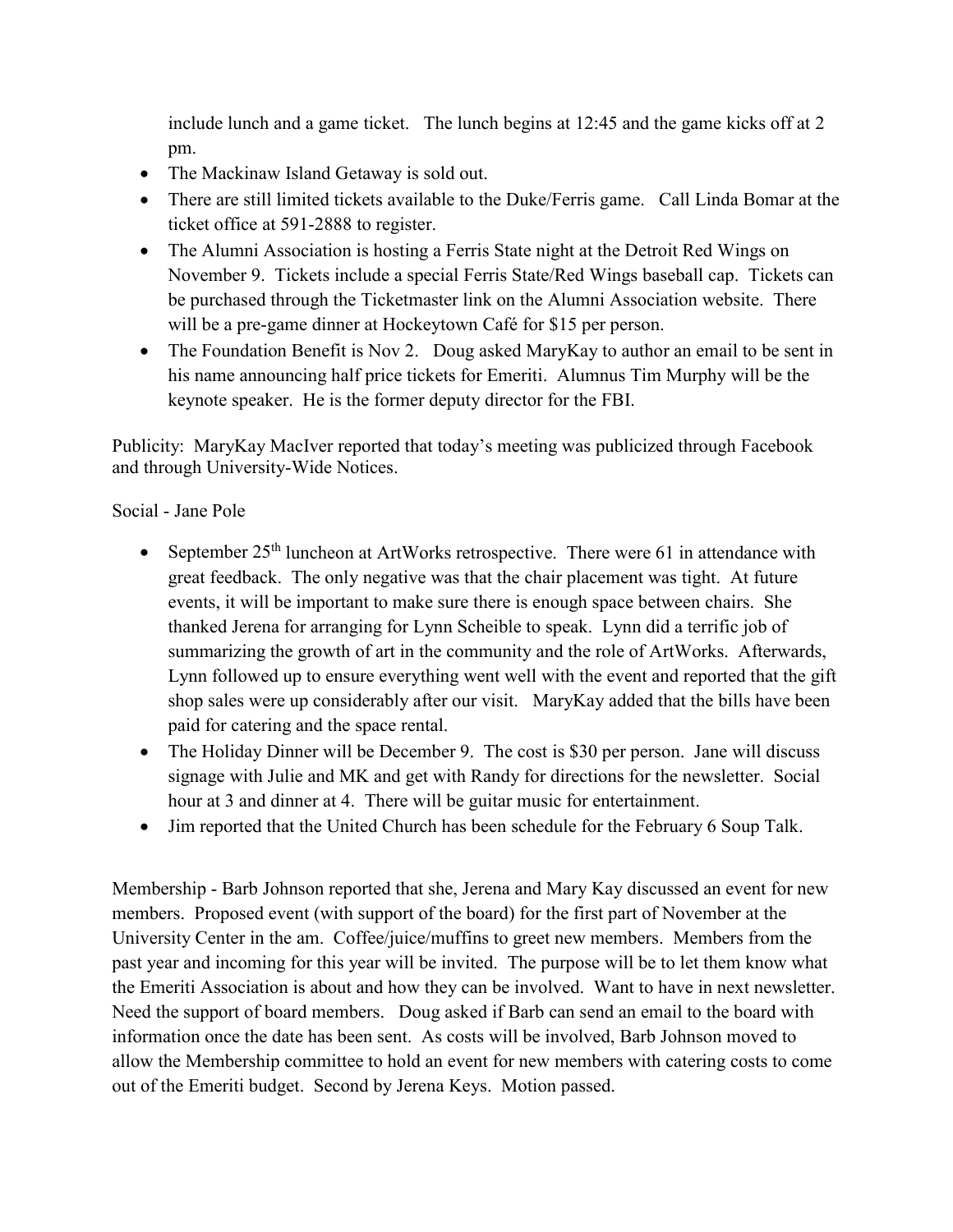Service: – Jim Jacobs: Jim reported that cards have been sent to the families of Carol Kamp, Gary Bradt and Marilyn Schippa. Doug commented that he is on the Senate agenda for a brief memorial for emeriti who have passed. He is glad we have a mechanism to remember our members who have passed.

Professional Concerns - Bob Friar/Bob Krueger. Nothing to report

Fundraising - Bob Carter Bob reported that he is working on article for newsletter. MaryKay and Bob will send out a letter and email blast. Bring a check to MaryKay at the Holiday Dinner or mail it in to Advancement Services before December 31. He has asked Alan Marine to do a bio and send a photo for the newsletter.

Helen's Garden - MaryKay MacIver reported that Alice and gang are wrapping up the season. She was in the garden last week making it look great for Homecoming. The annuals will come out later this month, with Sigma Pi assisting with the raking.

Arizona and Florida Liaisons - Brenda Vasicek and Barb Johnson

Brenda Vasicek reported for Florida activities: The Florida Emeriti group meets monthly at Mattison's Restaurant in Sarasota. Also, the Alumni and Emeriti luncheon will be held on January 26 in Sarasota. She has not yet received the luncheon dates from Bob Stechschulte.

Arizona – Barb Johnson reported that the Tucson Emeriti luncheon will be held Feb 7 at 1 pm at the Golden Corral. Once again, the alumni office has provided support. The program is in the planning stages. The alumni office is planning

Newsletter - Randy Vance - Discussion regarding the newsletter publication schedule

Randy proposed the following:

- March 1: provide notice for Spring luncheon and provide Spring luncheon reservation form.
- August 1: provide notice for summer picnic, and Fall luncheon, and provide Fall luncheon reservation form.
- November 1: provide notice for Holiday dinner with the reservation form and information for the Soup Talk

To help members plan their personal calendars, the Calendar of Events in each issue would list all events as reasonably far forward as they are known. Social Chair report in each issue can also highlight scheduled future events. With the reduced publication schedule, post cards and/or emails may be needed to supplement the newsletter to remind members of event dates.